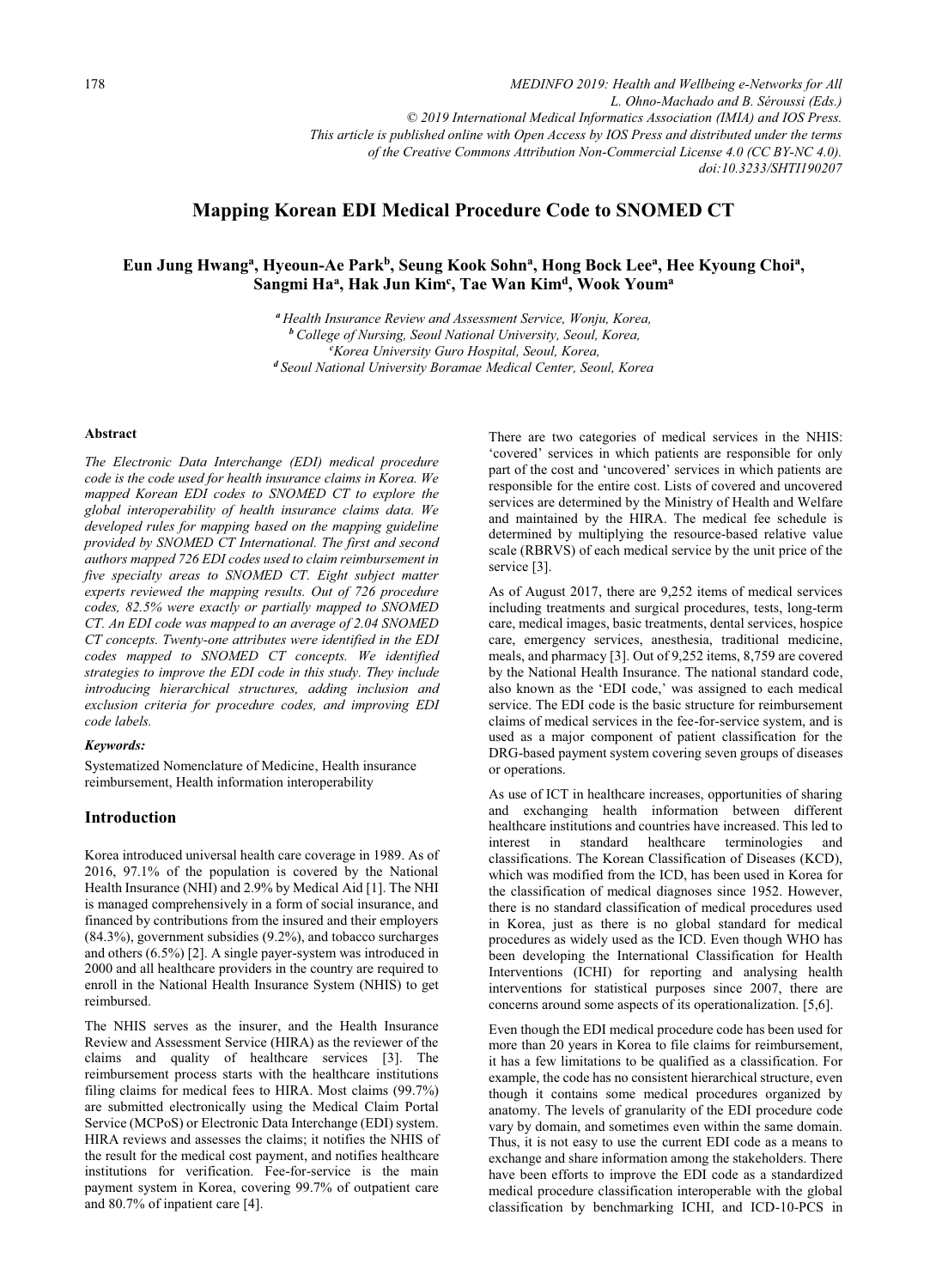Korea [7,8]. However, the results of these efforts have not been fully implemented in the EDI procedure code.

SNOMED CT is one of the most widely used standard reference terminologies for information exchange across EHR systems globally [9]. Clinical databases differ in both purpose and design. EHRs are aimed at supporting clinical practice at the point of care, while claims data are built for the insurance reimbursement processes. SNOMED CT as a standard terminology is used to describe clinical conditions and medical procedures in EHRs. SNOMED CT has one of the most extensive coverages among biomedical vocabularies in the world with 340,659 active concepts contained in the July 2018 release [10]. SNOMED CT concepts are defined with the rules called the SNOMED CT concept model with permitted attributes and values that may be applied to each concept. SNOMED CT is used in more than 50 countries and managed by SNOMED International, a non-profit international organization with 35 member countries [11]. Mapping the procedure codes such as CPT and ICD-10-PCS toward SNOMED CT is a useful and rather common exercise [12,13].

In this study, we mapped the EDI medical procedure code to SNOMED CT concepts in order to explore ways to improve the global interoperability of Korean health insurance claims data.

# **Methods**

We developed methods and rules for mapping based on the mapping guideline provided by SNOMED International [14].

### **Mapping Materials**

The source of mapping is the Korean EDI procedure code updated in 2017, and the target of mapping is the SNOMED CT concept within the 'Procedure' top-level hierarchy released by SNOMED International in July 2017. A total of 726 medical procedure codes used to claim reimbursement for treatment and surgery in five specialty areas -- Internal Medicine, Colorectal Surgery, Ophthalmology, Orthopedics and Pediatrics -- were mapped. These specialties were selected due to their broad content coverage and the active participation of the subject matter experts in the use of clinical terminology.

### **Mapping Pr[ocedure](javascript:void(0);)**

Using the SNOMED International SNOMED CT Browser, the first and second authors searched and identified the SNOMED CT concept that has a synonymous relationship with an EDI medical procedure within the 'Procedure' top-level hierarchy [15]. The identified SNOMED CT [concept was used as a lead](javascript:void(0);)  [term for the browse-up](javascript:void(0);) and down approaches. In the browse-up approach, parent concept(s) of the identified concept were examined. This helped us to examine if any other children concepts of the parent concept were also relevant and should be included.

For instance, 'Anal sphincteroplasty for obstetrical laceration' was first identified for the EDI medical procedure code 'Sphincteroplasty without levatorplasty'. Browsing up from the SNOMED CT concept 'Anal sphincteroplasty for obstetrical laceration' yields a parent 'Repair of anal sphincter'. Examination of the siblings of 'Anal sphincteroplasty for obstetrical laceration' under 'Repair of anal sphincter' reveals some siblings can be included as a relevant concept of 'Sphincteroplasty limited to anal sphincter', such as 'Post-anal repair', while other siblings such as 'Construction of anal neosphincter' cannot be included.

In the browse-down approach, descendant concepts of the identified concept were examined to see if any of the descendant concepts should be excluded. For instance, for the EDI medical procedure code 'Primary repair of mesentery', the child concepts of 'Repair of mesentery' such as 'Mesentery closure', 'Repair of mesentery of colon' or 'Repair of mesentery of small intestine' can be included. However, 'Mesentery reconstruction' and 'Plication of mesentery' cannot be included.

The browse-up and down sequence of the search was repeated as needed to look for other relevant SNOMED CT concepts. Then, included concepts were numbered from 1 to n. The Boolean logic of the map was provided if necessary. We mapped to concepts with the same meaning, considering use cases. Definition of the EDI medical procedure code, as well as the formal definition, fully specified name and synonyms of the SNOMED CT concept were examined during each mapping.

During the mapping, we identified the attribute relationships of the source concept and the values of the attributes. The attribute relationships will contribute to the definition of the source concept by associating them with the values. We also identified strategies to improve the structure and label of the EDI medical procedure code to improve the global interoperability of the claims data submitted using the EDI code.

#### **Classification of Map**

Each map was classified as either an 'exact' or 'partial' map according to the level of correspondence between the EDI medical procedure code and SNOMED CT concept(s). Since the EDI code is used for reimbursement purpose, a single EDI code can have multiple anatomical sites or multiple procedures. An EDI code with more than one site or more than one procedure was dissected to express different meaning of the code and then mapped to multiple SNOMED CT concepts.

For a EDI medical procedure with a single anatomical site and a single procedure, if the identified SNOMED CT concept was equivalent with the EDI medical procedure code, it was classified as an exact map. If the identified SNOMED CT concept was less specific than the EDI code, it was classified as a broad map. For a broad map, post-coordination of SNOMED CT concept can be introduced to represent the EDI code. Otherwise, it was classified as a narrow map.

For a EDI medical procedure with more than one anatomical site or more than one procedure, all of the identified SNOMED CT concepts were equivalent with the dissected EDI medical procedure code, it was classified as an exact map. Otherwise it was classified as a partial map. Partial maps were further classified as a broad, a narrow or a mixed map. If all of the identified SNOMED CT concepts was less specific than the dissected EDI medical procedure code, it was classified as a broad map. For a broad map, post-coordination of SNOMED CT concepts can be introduced to represent the EDI code. If all of the identified SNOMED CT concepts was more specific than the dissected EDI medical procedure code, it was classified as a narrow map. If the identified SNOMED CT concepts were less specific, more specific or equivalent with the dissected EDI medical procedure code, it was classified as a mixed map.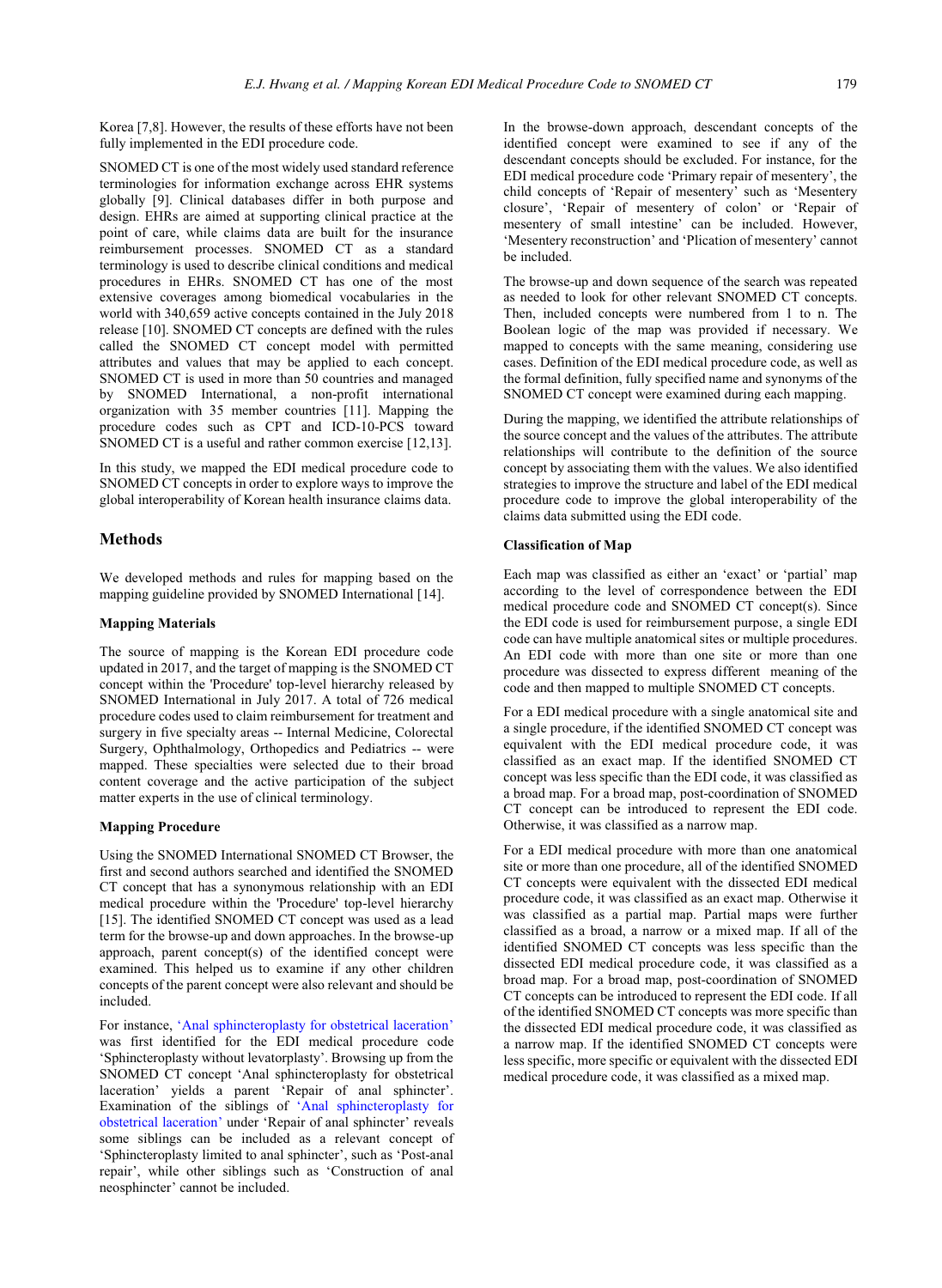| <b>Type</b> |        | <b>Description</b>                                       |
|-------------|--------|----------------------------------------------------------|
| Exact       |        | The identified SNOMED CT concept(s) is equivalent        |
|             |        | with the EDI medical procedure code.                     |
| Partial     | Broad  | The identified SNOMED CT concept(s) is less specific     |
|             |        | than the EDI medical procedure code.                     |
|             | Narrow | The identified SNOMED CT concept(s) is more              |
|             |        | specific than the EDI medical procedure code.            |
|             | Mixed  | The identified SNOMED CT concepts are either less        |
|             |        | specific, more specific or equivalent with the dissected |
|             |        | EDI medical procedure code.                              |
| No map      |        | There is no appropriate SNOMED CT concept to             |
|             |        | represent the EDI medical procedure code.                |

*Table 1– Type of Map* 

For each map, the cardinality of the map between the EDI medical procedure code and SNOMED CT concept(s) was counted. If all descendant concepts of an identified SNOMED CT concept were included as relavant concepts of an EDI medical procedure code, only the parent concept was counted.

## **Validation of Mapping**

Eight subject matter experts from five specialty areas reviewed mapping results to see if SNOMED CT concepts validly represent EDI medical procedure codes. They received five hours of training and education on SNOMED CT before the review. We posed questions to the reviewers based on SNOMED CT concepts and descendants. An example question is 'Should 'Excision of diverticulum from large intestine' or 'Excision of diverticulum of small intestine' be included in 'Diverticulectomy' according to the definition of the EDI code?' If the experts do not agree with the mapping, a consensus building process was introduced. The reviewers were also asked to explore ways to improve global interoperability of the claims data collected using the EDI procedure code during the validation.

#### **Results**

Mapping examples of EDI medical procedure codes with SNOMED CT concepts are presented in Table 2.

The mapping rates of 726 EDI medical procedure codes to SNOMED CT concepts are presented in Table 3. Overall, 82.5% of the EDI codes were exactly or partially mapped, ranging from 76.9% to 100% by specialty. The mapping rate of the EDI medical procedure codes in Colorectal surgery was higher than those of other specialties in exact maps (73.8%).

We did not attempt to map 79 EDI codes to SNOMED CT since they are not the codes describing medical procedures. Such examples are EDI codes used to claim reimbursement for objects (dialyser, tubing set, guide wire, IV set, syringe, needle, and catheter) and substances (heparin and normal saline) for extracorporeal dialysis of ascitic fluid.

Out of 726 EDI procedure codes, 48 codes were not mapped since there was no SNOMED CT concept describing these medical procedure codes. For example, the EDI code 'Ultra-Low anterior resection with Intersphincteric Resection' was not mapped. Another example is 'Transaortic approach for transcatheter aortic valve implantation'. SNOMED CT does not have any concept describing this procedure even though there were two SNOMED CT concepts describing transcatheter aortic valve implantation - 'Transapical approach for transcatheter aortic valve implantation' and 'Transfemoral approach for transcatheter aortic value implantation'.

| <b>EDI</b> Code | <b>SNOMED CT concepts</b>    | #of<br><b>SNOMED</b> | Bool-<br>ean              | Type of      |
|-----------------|------------------------------|----------------------|---------------------------|--------------|
|                 |                              | CT concepts          | logic                     | map          |
| Radio-          | 1. Radiofrequency ablation   | 2                    | 1                         | <b>Broad</b> |
| frequency       | operation for arrhythmia     |                      | <b>AND</b>                |              |
| Ablation of     | (procedure)                  |                      | $\overline{c}$            |              |
| Supra-          | 2. Percutaneous transluminal |                      |                           |              |
| ventricular     | three dimensional            |                      |                           |              |
| Arrhythmia      | electroanatomic mapping of   |                      |                           |              |
| through 3D      | conducting system of heart   |                      |                           |              |
| Mapping         | (procedure)                  |                      |                           |              |
| Diverti-        | 1. Excision of diverticulum  | $\overline{c}$       | $\mathbf{1}$              | Exact        |
| culectomy       | from large intestine         |                      | <b>OR</b>                 |              |
|                 | (procedure)                  |                      | $\overline{c}$            |              |
|                 | 1.1 Excision of diverticula  |                      |                           |              |
|                 | of colon (procedure)         |                      |                           |              |
|                 | 2. Excision of diverticulum  |                      |                           |              |
|                 | of small intestine           |                      |                           |              |
|                 | (procedure)                  |                      |                           |              |
|                 | 2.1 Diverticulectomy of      |                      |                           |              |
|                 | duodenum (procedure)         |                      |                           |              |
|                 | 2.1.1 Excision of            |                      |                           |              |
|                 | diverticulum of ampulla of   |                      |                           |              |
|                 | Vater (procedure)            |                      |                           |              |
|                 | 2.2 Excision of Meckel's     |                      |                           |              |
|                 | diverticulum (procedure)     |                      |                           |              |
| Primary         | 1. Mesentery closure         | 3                    | 1<br><b>OR</b>            | Exact        |
| Repair of       | (procedure)                  |                      | 2                         |              |
| Mesentery       | 1.1 Suture of mesentery      |                      |                           |              |
|                 | (procedure)                  |                      | <b>OR</b><br>$\mathbf{3}$ |              |
|                 | 2. Repair of mesentery of    |                      |                           |              |
|                 | colon (procedure)            |                      |                           |              |
|                 | 3. Repair of mesentery of    |                      |                           |              |
|                 | small intestine (procedure)  |                      |                           |              |

*Table 2– Examples of EDI medical procedure code mapped to SNOMED CT concepts with boolean logic* 

*Table 3– Result of mapping by specialty* 

| Type of<br>map | Internal<br>Medicine | Colo-<br>rectal<br>Surgery | Ophthal<br>-mology | Ortho-<br>pedics | Pedia-<br>trics                            | Total      |
|----------------|----------------------|----------------------------|--------------------|------------------|--------------------------------------------|------------|
| Exact          | 72                   | 76                         | 61                 | 91               | $\overline{4}$                             | 304        |
|                | $(50.3\%)$           | $(73.8\%)$                 | $(50.4\%)$         | $(25.9\%)$       | $(50.0\%)$<br>$(50.0\%)$<br>8<br>$(100\%)$ | $(41.9\%)$ |
| <b>Broad</b>   | 35                   | 19                         | 14                 | 39               |                                            | 111        |
|                | $(24.5\%)$           | $(18.4\%)$                 | $(11.6\%)$         | $(11.1\%)$       |                                            | $(15.3\%)$ |
| Narrow         |                      |                            | 25                 | 140              |                                            | 169        |
|                | $(2.8\%)$            |                            | (20.7%)            | $(39.9\%)$       |                                            | $(23.3\%)$ |
| Mixed          |                      | $\overline{\mathcal{A}}$   |                    |                  |                                            | 15         |
|                | $(4.9\%)$            | $(3.9\%)$                  | $(3.3\%)$          |                  |                                            | $(2.1\%)$  |
| Not            | 19                   | 4                          | 17                 | 8                |                                            | 48         |
| mapped         | $(13.3\%)$           | $(3.9\%)$                  | $(14.0\%)$         | $(2.3\%)$        |                                            | $(6.6\%)$  |
| Did not        | 6                    |                            |                    | 73               |                                            | 79         |
| map            | $(4.2\%)$            |                            |                    | $(20.8\%)$       |                                            | $(10.9\%)$ |
|                | 143                  | 103                        | 121                | 351              |                                            | 726        |
| Total          | $(100\%)$            | $(100\%)$                  | $(100\%)$          | $100\%$          |                                            | $(100\%)$  |

In total, 726 EDI codes mapped to 1,481 SNOMED CT concepts with an average of 2.04 SNOMED CT concepts per EDI code. The cardinality of the maps is provided in Table 4. There were 352 EDI codes mapped to one SNOMED CT concept, and 247 EDI codes mapped to more than one SNOMED CT concept with a maximum of 19 concepts. Some of EDI codes do not have a separate code describing surgical procedure with laparoscopic approach such as 'Laparoscopic appendectomy'. Healthcare providers in Korea claim laparoscopic appendectomy using the EDI code for 'Appendectomy with open approach'. Thus, we mapped an EDI surgical procedure which can be performed with an open or laparoscopic approach to two SNOMED CT concepts, one for the open approach and the other for the laparoscopic approach.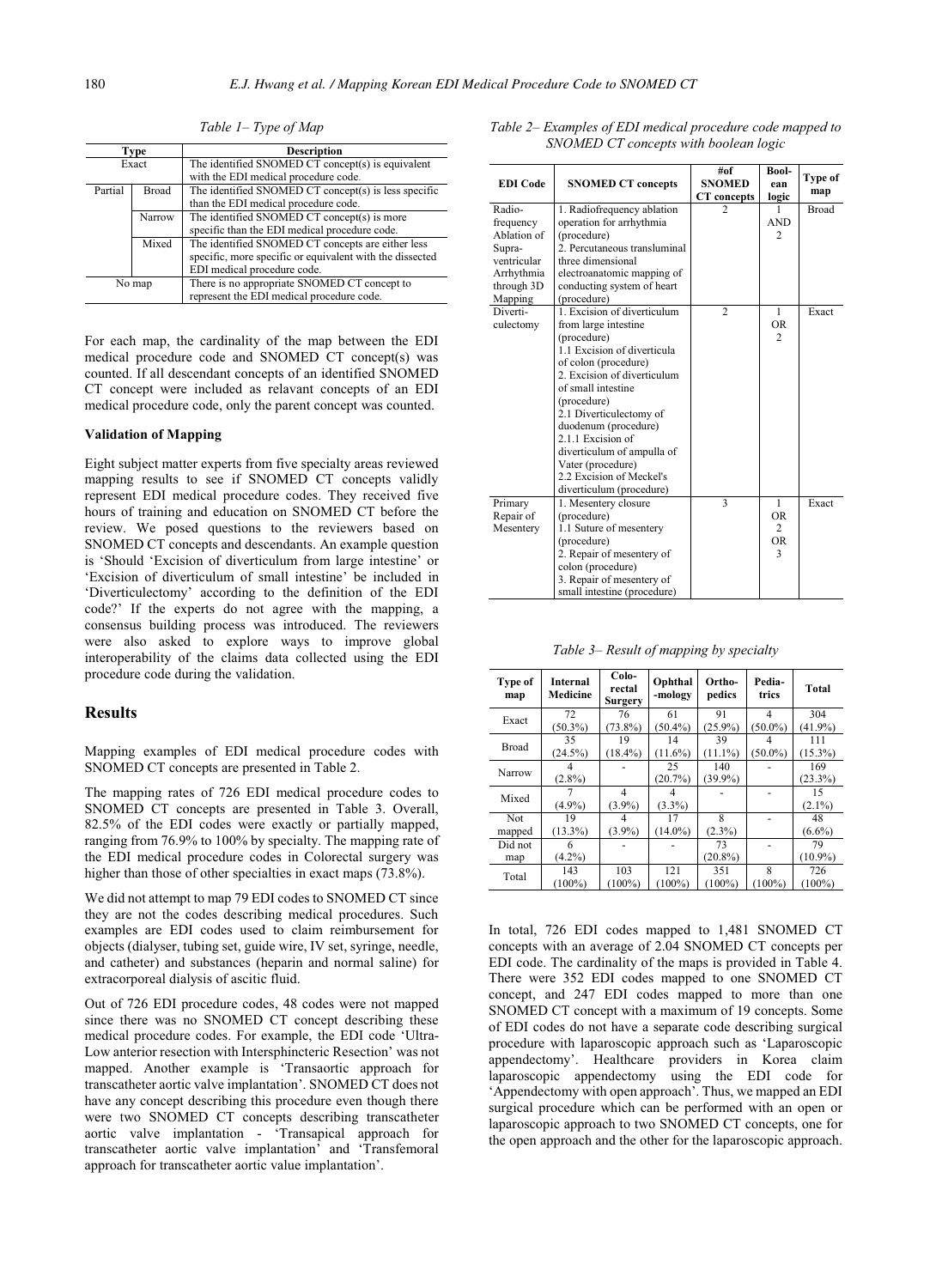| Spe-<br>cialty<br>Cardi <sup>2</sup><br>nality | Internal<br>Medicine | Colorectal Ophthal-<br>Surgery | mology         | Ortho-<br>pedics | Pedia-<br>trics | Total       |
|------------------------------------------------|----------------------|--------------------------------|----------------|------------------|-----------------|-------------|
| $\Omega$                                       | 25                   | 4                              | 17             | 81               | $\theta$        | 127(17.5%)  |
|                                                | 70                   | 28                             | 79             | 167              | 8               | 352 (48.5%) |
| 2                                              | 23                   | 12                             | 12             | 62               | $\theta$        | 109 (15.0%) |
| 3                                              | 5                    | 24                             | 6              | 19               | $\mathbf{0}$    | 54 (7.4%)   |
| 4                                              | 9                    | 9                              | $\overline{c}$ | 14               | $\theta$        | 34 (4.7%)   |
| 5                                              | 4                    | 9                              |                | 5                | $\theta$        | 19 (2.6%)   |
| 6                                              | $\theta$             | 3                              | $\Omega$       |                  | $\bf{0}$        | $4(0.6\%)$  |
| 7                                              | $\theta$             | 3                              | $\theta$       |                  | $\theta$        | $4(0.6\%)$  |
| 8                                              | 7                    |                                |                |                  | $\theta$        | $10(1.4\%)$ |
| 9                                              | $\theta$             |                                | $\Omega$       | $\Omega$         | $\bf{0}$        | $1(0.1\%)$  |
| $\geq 10$                                      | $\theta$             | 9                              | $\mathbf{3}$   | $\theta$         | $\theta$        | 12 (1.7%)   |
| Total                                          | 143                  | 103                            | 121            | 351              | 8               | 726 (100%)  |

*Table 4– Cardinality of maps by specialty* 

In total, 21 attribute relationships were identified in Table 5. They are Procedure site, Procedure site - Direct, Procedure site - Indirect, Procedure morphology, Direct morphology, Indirect morphology, Method, Procedure device, Direct device, Indirect device, Using device, Using access device, Access, Surgical approach, Direct substance, Using substance, Priority, Has focus, Has intent, Revision status, Route of administration, and Using energy. For example, the EDI code 'Fusion of joint of lumbar spine with internal fixation by anterior approach' has a 'procedure site - direct' relationship to the concept 'lumbar spine joint structure', 'method' relationship to the concept 'fusion - action', 'surgical approach' relationship to the concept 'anterior approach', and 'using device' relationship to the concept 'Orthopedic internal fixation system, device'. Attribute relationships of the source code identified in this study can be used in the data retrival process where the meaning of a concept is needed to determine whether the EHR record matches the query criteria and advanced analytics.

| <b>Specialty</b><br>Cardinality | Internal<br>Medicine | Colorectal<br><b>Surgery</b> | Ophthal-<br>mology | Ortho-<br>pedics | Pedia<br>-trics |
|---------------------------------|----------------------|------------------------------|--------------------|------------------|-----------------|
| Procedure site                  | 10/3                 | 39/10                        | 20/12              | 17/8             |                 |
| Procedure site - Direct         | 150/27               | 515/58                       | 170/40             | 444/170          | 4/3             |
| Procedure site - Indirect       | 121/22               | 37/22                        | 47/20              | 92/56            | 1/1             |
| Procedure morphology            |                      | 6/2                          | 4/1                |                  |                 |
| Direct morphology               | 64/12                | 117/26                       | 66/12              | 149/26           | 2/2             |
| Indirect morphology             | 3/2                  | 14/1                         | 1/1                | 4/2              |                 |
| Method                          | 315/36               | 590/42                       | 238/51             | 565/47           | 5/4             |
| Procedure device                | 2/2                  |                              |                    |                  | ٠               |
| Direct device                   | 110/22               | 5/4                          | 11/7               | 81/32            | 1/1             |
| Using device                    | 70/21                | 32/5                         | 21/7               | 66/9             | 1/1             |
| Using access device             | 61/14                | 35/3                         |                    | 11/2             |                 |
| Access                          | 33/1                 | 5/3                          | 1/1                | 21/2             | 2/1             |
| Surgical approach               | 6/3                  | 63/7                         | 10/5               | 4/2              |                 |
| Direct substance                | 3/2                  | 19/4                         | 6/5                | 28/6             |                 |
| Using substance                 | 11/3                 | 5/3                          | 2/2                |                  |                 |
| Priority                        |                      | 7/4                          |                    |                  | 2/1             |
| Has focus                       | 22/2                 | 7/4                          | 34/4               | 7/2              | 2/1             |
| Has intent                      | 23/1                 | ٠                            | ٠                  | ٠                | 3/1             |
| <b>Revision</b> status          | 2/1                  | 7/2                          | 2/1                | 53/2             | ٠               |
| Route of administration         | ٠                    | ٠                            | 2/1                |                  | ٠               |
| Using energy                    | ä,                   | ۰                            | 1/1                | ٠                | ۰               |

*Table 5– A list of attributes identified in SNOMED CT concepts mapped to EDI codes* 

Table 5 shows the number of attribute relationships identified in the SNOMED CT concepts mapped to EDI codes with the number of unique values for each attribute in each specialty. 'Method' was the most popular attribute, followed by the 'Procedure site - Direct', 'Direct morphology' and 'Procedure site – Indirect' attributes.

# **Discussion**

We attempted to map 726 medical procedure codes in five specialty areas by identifying relevant SNOMED CT concepts using the browser-up and down search sequence. With this approach, we were able to identify all relevant SNOMED CT concepts for eligible medical procedures to claim with a specific EDI code. Thus, it was possible to achieve the similar mapping results to the map of SNOMED CT concepts to EDI medical procedure codes. Overall, 82.5% of the EDI codes were exactly or partially mapped to the SNOMED CT concepts, which is a slightly lower than that of ICD-9-CM Procedure Codes to SNOMED CT map [12].

Out of 726 EDI medical procedure codes, 79 codes used to claim reimbursement for medical procedures with additional comorbidity or accompanying surgeries for higher payment, and materials or drugs used in medical procedures were not mapped. There were 48 medical procedures for which we could not identify appropriate SNOMED CT concepts. They fall broadly into two categories; one category includes EDI medical procedure codes with mismatching body sites or approaches. An example of this is 'Intravenous catheterization for hemodialysis in the subclavian vein and internal jugular vein with cut-down method.' A cut-down approach may be used when inserting an implantable port into the cephalic vein or external jugular vein. The second category includes medical procedures not modelled in SNOMED CT yet. An example of this is 'Repair of nonunion or malunion in fingers or toes'. This procedure can be modelled in SNOMED CT with two concepts: 'Repair of nonunion of phalanges' and 'Repiar of malunion of phalanges'.

During the mapping process, we identified strategies to improve the interoperability of the claims data collected using the EDI medical procedure code. First, we would like to suggest introducing a hierarchical structure to the EDI medical procedure code. We mapped the EDI medical procedure 'Hemorrhoidectomy' to the SNOMED CT concepts 'Closed<br>hemorrhoidectomy', 'Open hemorrhoidectomy' and hemorrhoidectomy' and 'Submucosal hemorrhoidectomy'. However, the EDI code 'Hemorrhoidectomy' is used for a claim for the simultaneous removal of three primary hemorrhoids. There is no EDI code to claim the removal of less than three hemorrhoids. Physicians use the EDI code of 'Excision of thrombosed hemorrhoids' for this claim. This issue can be resolved by introducing a hierarchical structure to distinguish between different types of hemorrhoidectomy. EDI codes used to claim for materials, medication or medical procedures with additional qualifiers such as acuity of patient, co-morbidity or co-treatment can be better organized with the introduction of a hierarchical structure to the EDI code. A list of attributes identified can be used to move the current enumerated EDI medical procedure code to a structured classification.

Second, we would like to suggest revising labels of EDI medical procedure codes to reflect the meaning of the procedure as accurately as possible. 'Enucleation' -- a general surgical technique that removes a mass without cutting into or dissecting it -- was used to describe the removal of an eyeball. 'Enucleation of eyeball' could be a better term to describe this procedure.

Third, we would like to suggest removing EDI medical procedure codes being used rarely for claims. 'Extracoporeal Ascites Dialysis' is being used seven times since 2013 in Korea. This procedure can be removed from the EDI medical procedure code list.